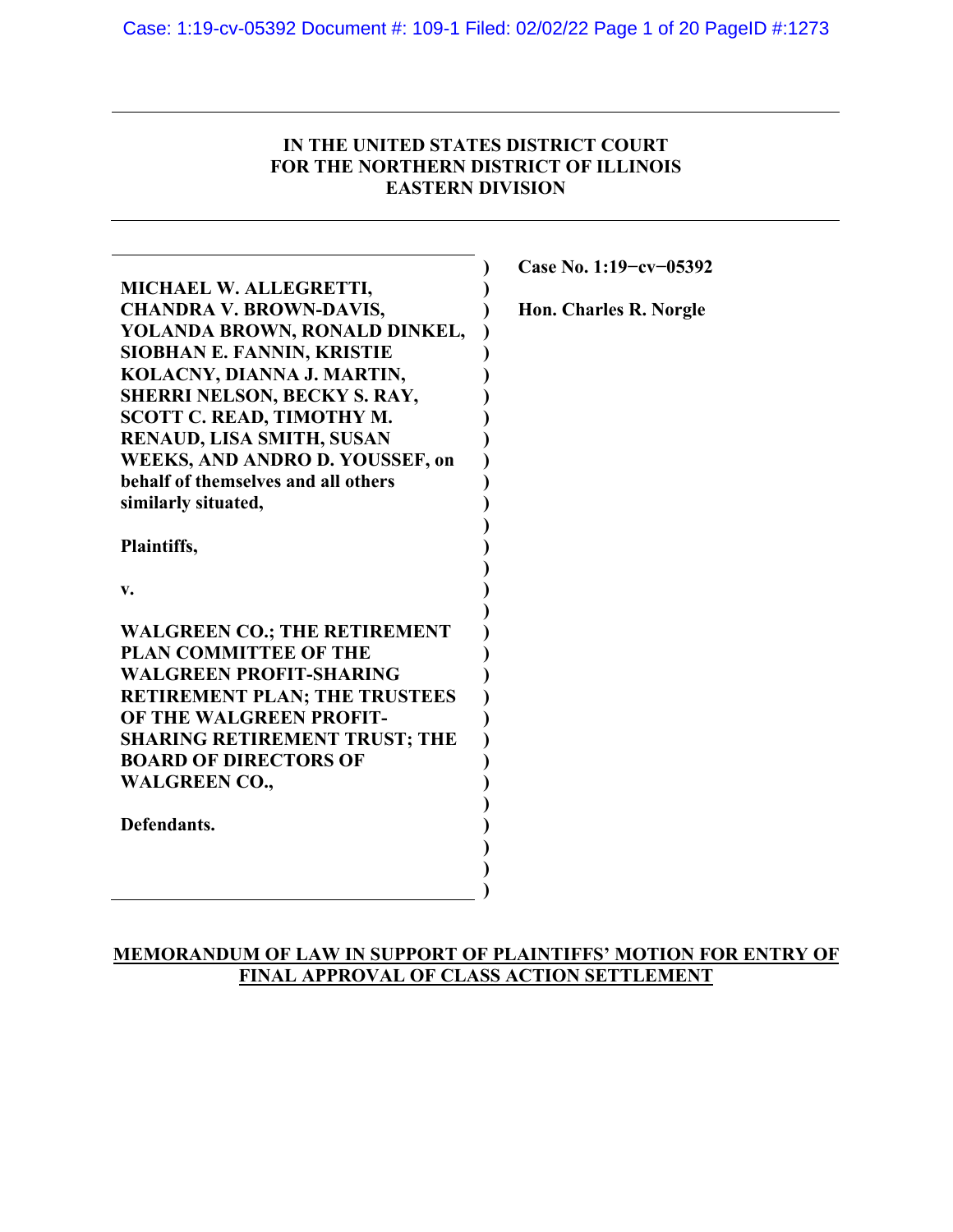# **TABLE OF CONTENTS**

| A.                                                                                                                                                                    |
|-----------------------------------------------------------------------------------------------------------------------------------------------------------------------|
| 1.                                                                                                                                                                    |
| 2.                                                                                                                                                                    |
| 3.                                                                                                                                                                    |
| 4.                                                                                                                                                                    |
| <b>B.</b>                                                                                                                                                             |
| $\mathbf{C}$ .                                                                                                                                                        |
|                                                                                                                                                                       |
| The Settlement is Procedurally Fair: Class Counsel and Representatives Adequately<br>Represented the Class and Engaged in Arm's-Length Negotiations with Defendants 6 |
| 1.                                                                                                                                                                    |
| 2.                                                                                                                                                                    |
| 3.                                                                                                                                                                    |
| The Settlement is Substantively Fair: The Relief is Adequate and Equitable  9<br><b>B.</b>                                                                            |
| The Costs, Risks, and Delay of Trial and Appeal Support Approval  10<br>1.                                                                                            |
| The Proposed Method of Distributing Relief to the Class Will Be Highly Effective<br>2.                                                                                |
| The Attorneys' Fees and Expenses and Service Awards Are Fair, Reasonable, and<br>3.                                                                                   |
| 4.                                                                                                                                                                    |
|                                                                                                                                                                       |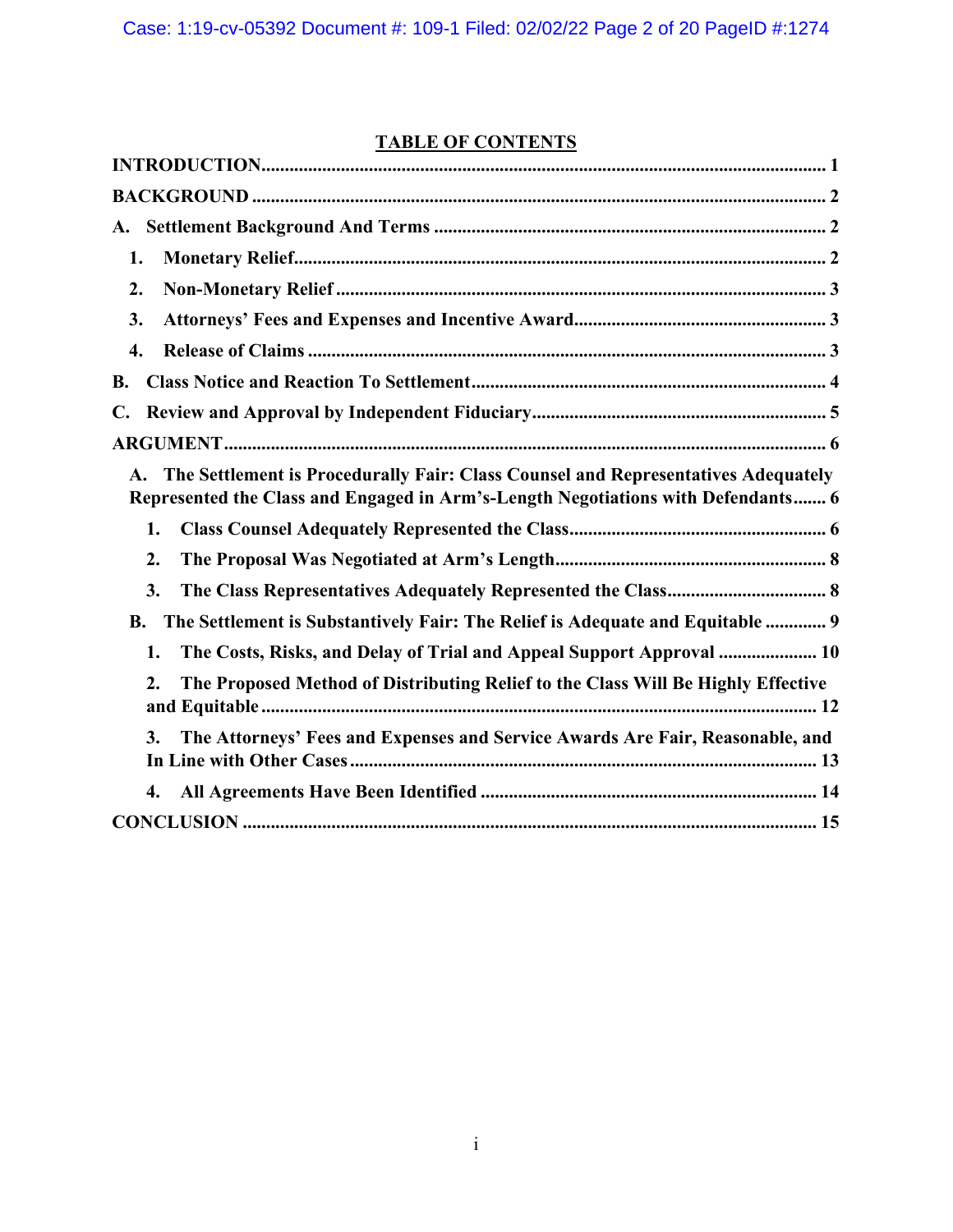## **Cases**

| Armstrong v. Bd. of Sch. Dirs. of City of Milwaukee, 616 F.2d 305 (7th Cir. 1980) 6          |
|----------------------------------------------------------------------------------------------|
| Baird v. BlackRock Institutional Tr. Co., N.A., No. 17-CV-01892-HSG, Doc. No. 490 (N.D. Cal. |
|                                                                                              |
| Beesley v. Int'l Paper Co., No. 3:06-CV-703-DRH-CJP, 2014 WL 375432 (S.D. Ill. January 31,   |
|                                                                                              |
|                                                                                              |
|                                                                                              |
| Bell v. Pension Comm. of ATH Holding Co., LLC, 2019 WL 4193376 (S.D. Ind. Sept. 4, 2019)13   |
|                                                                                              |
| Brewer v. Molina Healthcare, Inc., 2018 WL 2966956 (N.D. Ill. June 12, 2018) 13              |
| Clark v. Duke Univ., No. 1:16-CV-1044, 2019 WL 2588029 (M.D.N.C. June 24, 2019). 7, 10, 12   |
| Dorvit on behalf of Power Sols. Int'l, Inc. v. Winemaster, 950 F.3d 984 (7th Cir. 2020)  10  |
|                                                                                              |
|                                                                                              |
| Fox v. Iowa Health Sys., No. 3:18-CV-00327-JDP, 2021 WL 826741 (W.D. Wis. Mar. 4, 2021) 8    |
| George v. Kraft Foods Glob., Inc., 2012 WL 13089487 (N.D. Ill. June 26, 2012) 13             |
| Great Neck Capital Appreciation Inv. P'ship, L.P. v. PricewaterhouseCoopers, L.L.P., 212     |
|                                                                                              |
| Hale v. State Farm Mut. Auto. Ins. Co., No. 12-0660-DRH, 2018 WL 6606079 (S.D. Ill. Dec. 16, |
|                                                                                              |
|                                                                                              |
|                                                                                              |
| In re Glob. Crossing Sec. & ERISA Litig., 225 F.R.D. 436 (S.D.N.Y. 2004) 12                  |
|                                                                                              |
|                                                                                              |
|                                                                                              |
| Karg v. Transamerica Corp., 2020 WL 3400199 (N.D. Iowa Mar. 25, 2020) 6                      |
| Krueger v. Ameriprise Fin., Inc., No. 11-CV-02781, 2015 WL 4246879 (D. Minn. July 13, 2015)  |
|                                                                                              |
|                                                                                              |
| Martin v. Caterpillar, Inc., No. 07-CV-1009, 2010 WL 3210448 (C.D. Ill. Aug. 12, 2010) 8, 12 |
|                                                                                              |
|                                                                                              |
|                                                                                              |
|                                                                                              |
| Tussey v. ABB, Inc., No. 06-CV-04305-NKL, 2019 WL 3859763 (W.D. Mo. August 16, 2019)         |
|                                                                                              |
| Wildman v. American Century Services, LLC, 362 F. Supp. 3d 685 (W.D. Mo. 2019) 11            |

## **Statutes & Rules**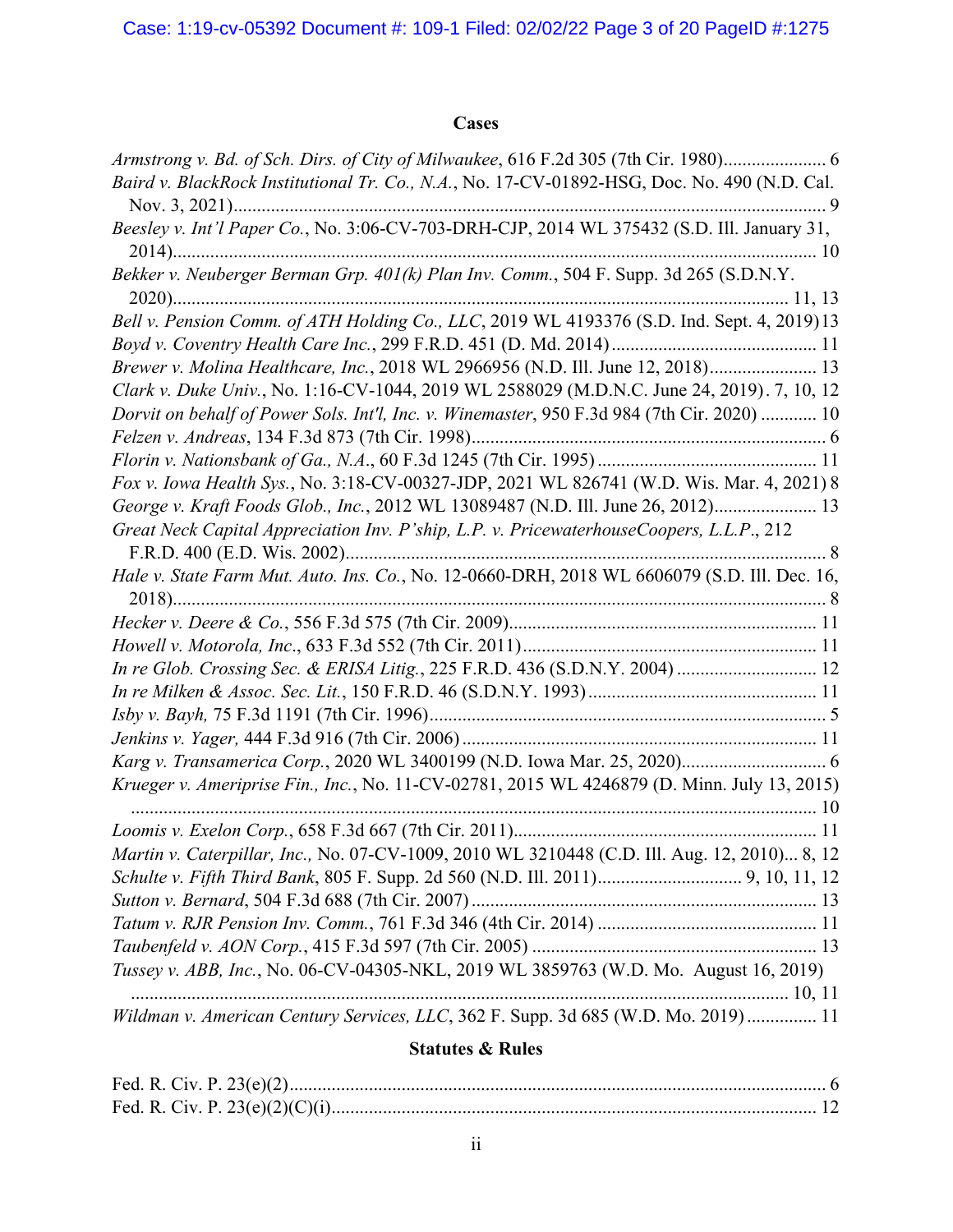## **Other Authorities**

| Theodore Eisenberg & Geoffrey P. Miller, Attorney Fees in Class Action Settlements: An |  |
|----------------------------------------------------------------------------------------|--|
|                                                                                        |  |
|                                                                                        |  |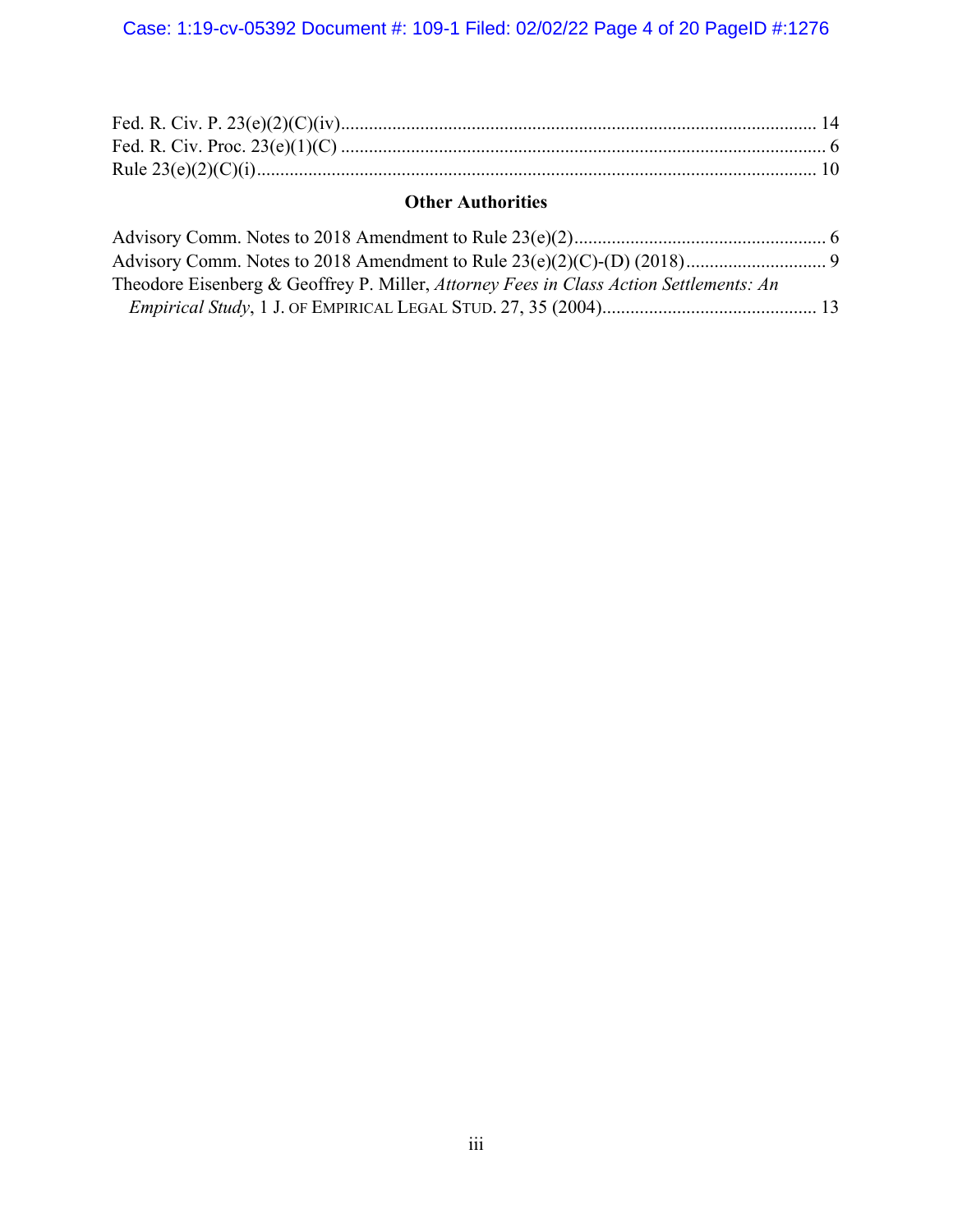#### **INTRODUCTION**

<span id="page-4-0"></span>On behalf of themselves and approximately 195,000 current and former participants in the Walgreen Profit-Sharing Retirement Plan (the "Plan" and the "Class Members"), Plaintiffs Michael W. Allegretti, Chandra V. Brown-Davis, Yolanda Brown, Ronald Dinkel, Siobhan E. Fannin, Kristie Kolacny, Dianna J. Martin, Sherri Nelson, Becky S. Ray, Scott C. Read, Timothy M. Renaud, Lisa Smith, Susan Weeks, and Andro D. Youssef ("Plaintiffs") respectfully submit this memorandum in support of their motion for final approval of the Settlement. Defendants *do not oppose* this motion, and only one Class Member has filed an objection.

Plaintiffs brought this action under the Employee Retirement Income Security Act ("ERISA") on behalf of themselves and Class Members. Plaintiffs alleged that Defendants Walgreen Co., The Retirement Committee of the Walgreen Profit-Sharing Retirement Plan, the Trustees of the Walgreen Profit-Sharing Retirement Trust, and the Board of Directors of Walgreen Co. (collectively, "Defendants," or "Walgreen," and together with Plaintiffs, the "Parties"), breached their fiduciary duties in violation of ERISA.

On November 1, 2021, the Court granted preliminary approval of the Settlement after determining that there was reason to believe that the "Settlement Agreement is fair, reasonable, and adequate, and within the range of possible approval [.]" Doc. 101,  $\P$  1. The Court also (1) appointed Analytics Consulting LLC ("Analytics") as Settlement Administrator and Escrow Agent; and (2) approved the Class Notice. *Id.* ¶¶ 3, 4. *See also* Doc. 103-1; 104 (amended Notice and Order granting Plaintiff's Unopposed Motion to Amend Class Notice).

For these reasons and the reasons detailed below, both the Settlement and Plan of Allocation are fair, reasonable, and adequate and should be approved. Plaintiffs therefore respectfully request that the Court grant final approval of the Settlement substantially in the form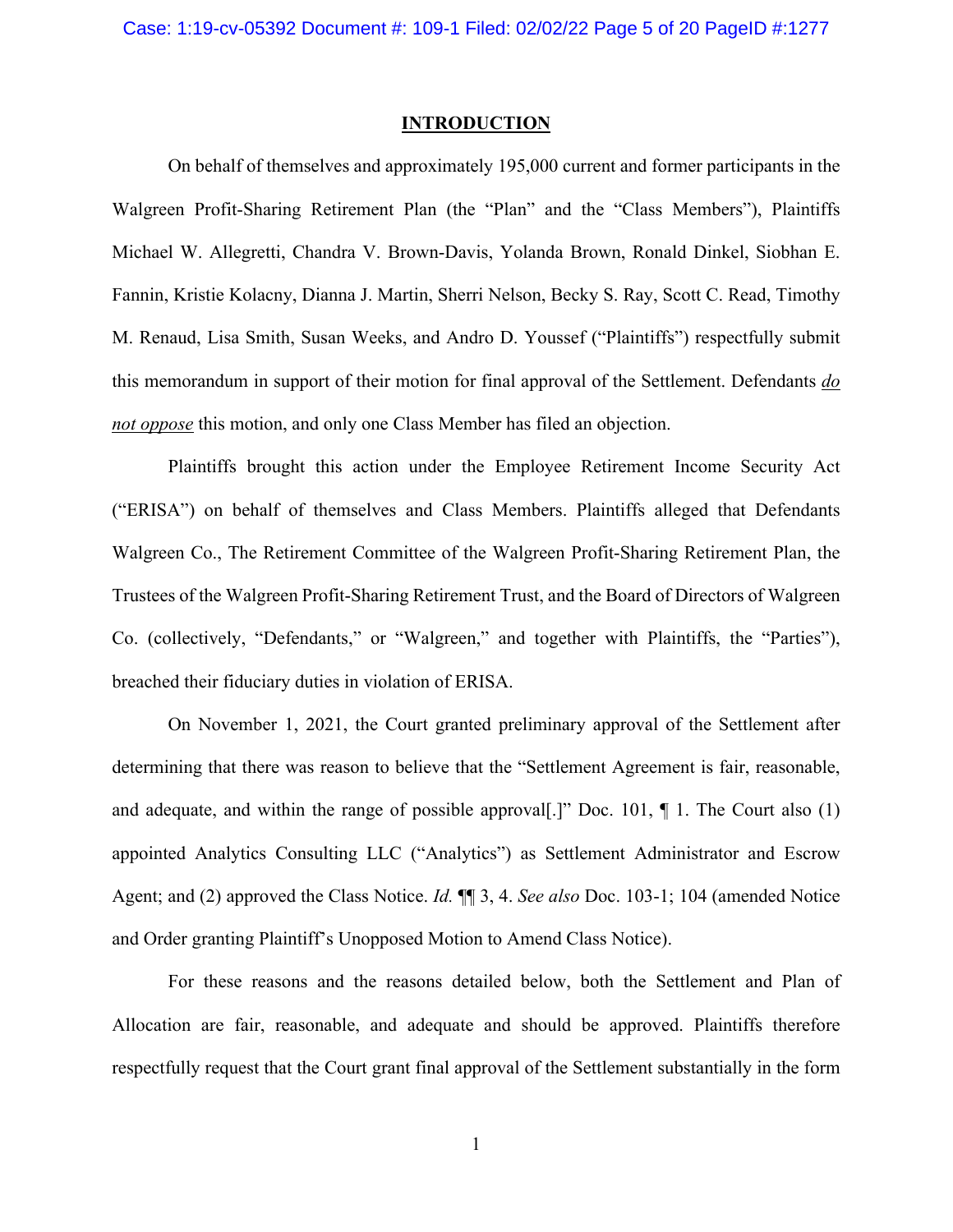submitted herewith. *See* Declaration of Charles Field in Support of Plaintiffs' Mot. for Final Approval ("Field Decl."), Ex. 1 ("Proposed Order").

#### **BACKGROUND**

#### <span id="page-5-1"></span><span id="page-5-0"></span>**A. Settlement Background And Terms**

The Settlement results from extensive negotiations conducted "in good faith at arms-length between experienced attorneys familiar with the legal and factual issues of this case[.]" Doc. 101, ¶ 1. Plaintiffs filed this action on August 9, 2019 (Doc. 1), after Class Counsel conducted in-depth pre-suit investigation. Field Decl. ¶¶ 8-9; *See also* Doc. 99-2, ¶¶ 7-8. During the litigation, Plaintiffs defeated a motion to dismiss, (Doc. 37; Doc. 43), pursued extensive discovery, and achieved class certification. Doc. 73. *See* Field Decl. ¶ 17; Doc 99-2 ¶ 8; Doc. 105-2 ¶ 6.

On August 3, 2020, the parties attended an unsuccessful mediation with Robert A. Meyer, *Esq*. of Judicial Arbitration and Mediation Services ("JAMS"). Following the mediation, the parties continued with discovery and did not resume settlement discussions in earnest until March 2021. Following six months of negotiations, the Parties executed their Settlement Agreement on September 30, 2021. *See* Doc. 99-3 ¶¶ 2.26, 10.1; Field Decl. at ¶ 9.

#### **1. Monetary Relief**

<span id="page-5-2"></span>Under the Settlement, Defendants will pay \$13,750,000 into the Settlement Fund. Following any deductions for (a) attorneys' fees and costs, (b) class representative compensation ("Service Awards"), (c) Administrative Expenses as defined in ¶ 2.1 of the Settlement Agreement (including the cost of class notice, independent fiduciary costs, and tax-related expenses, the Net Settlement Amount will be distributed to Class Members according to the Plan of Allocation).<sup>[1](#page-5-3)</sup> Doc. 99-3, **[[**] 2.29, 6.

<span id="page-5-3"></span><sup>&</sup>lt;sup>1</sup> Class Counsel has applied for, and the Court granted, attorneys' fees and costs of \$4,583,333.33, and service awards of \$15,000 for each of the fourteen Plaintiffs. Doc. 107. Analytics has provided an estimate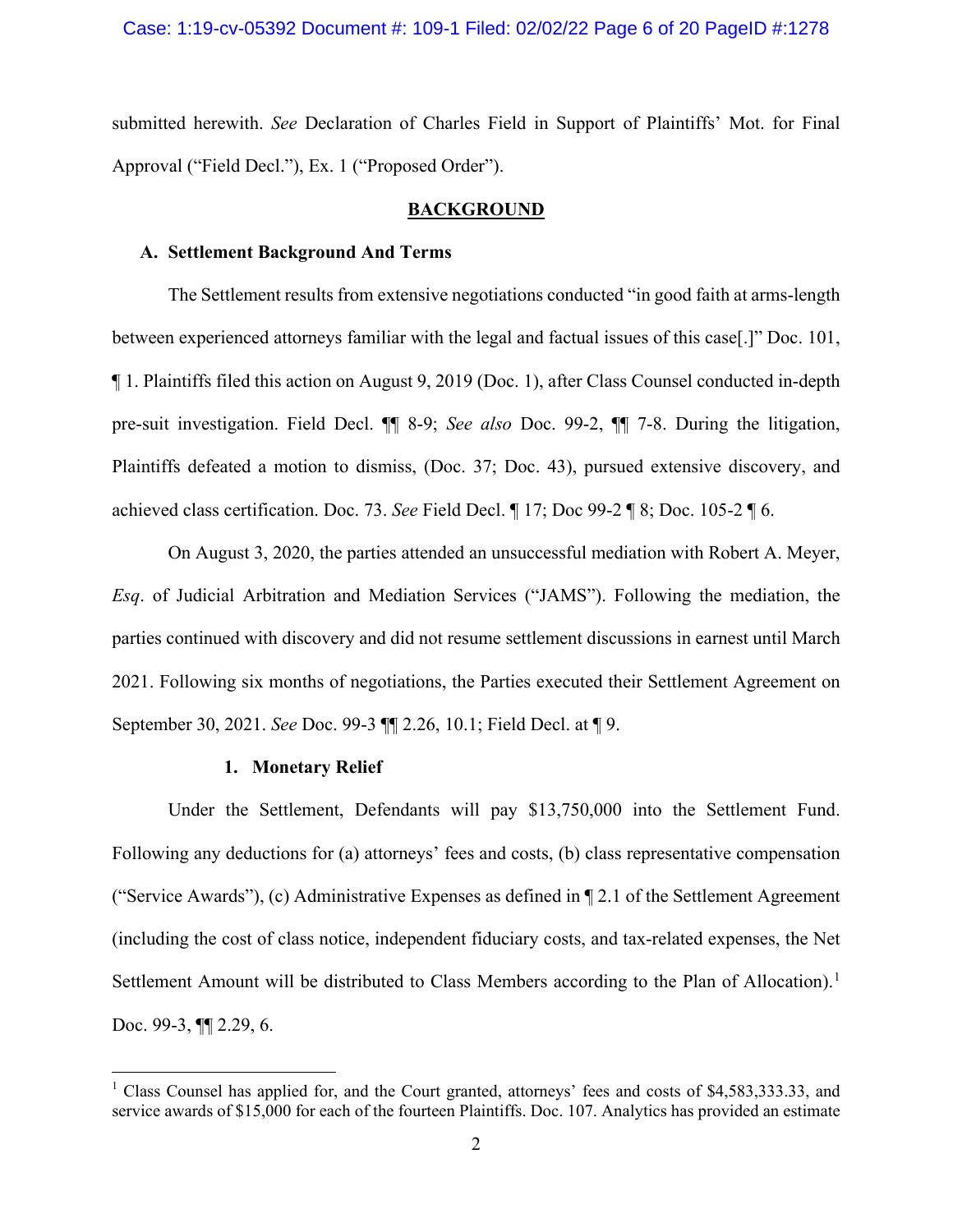#### Case: 1:19-cv-05392 Document #: 109-1 Filed: 02/02/22 Page 7 of 20 PageID #:1279

Under the Plan of Allocation, Class Members will receive payments in proportion to their estimated losses. Specifically, the Plan of Allocation accounts for: (1) the total dollar amount each Class Member held in each Challenged Fund in each quarter of the Class Period; and (2) the investment performance of each Challenged Fund relative to a benchmark in each quarter of the Class Period. Doc. 99-3 ¶ 6.4. No Class Member with less than \$5 of damages will receive a distribution. *Id.* ¶¶ 6.4.3 Any portion of the Net Settlement Amount remaining after distributions, including costs and taxes, shall be paid to the Plan for the purpose of defraying administrative fees and expenses of the Plan. *Id*. ¶ 6.16.

#### **2. Non-Monetary Relief**

<span id="page-6-0"></span>The Settlement also includes Non-Monetary Relief. Defendants agreed to confirm that the Challenged Funds were removed from the Plan in connection with a Request for Proposal. Doc 99-3 ¶10.1. Moreover, for three years from the Settlement Effective Date, Defendants will continue to use an investment advisor to provide ongoing investment monitoring services. *Id* ¶ 10.2.

#### **3. Attorneys' Fees and Expenses and Incentive Award**

<span id="page-6-1"></span>Class Counsel and Local Counsel have applied for, and the Court has approved, an award of attorneys' fees and costs of \$4,583,333.33 (or 33 1/3% of the \$13,750,000 value of the Monetary Relief) and a Service Award of \$15,000 to each Plaintiff in recognition of their service as Class Representatives. Docs.  $105 - 107$ . Class Counsel's fees and expenses shall be paid from the Settlement Fund before distribution to Class Members. Settlement Agreement. Doc. 99-3, ¶ 5.8.

#### <span id="page-6-2"></span>**4. Release of Claims**

of \$299,700 in administrative expenses. Accordingly, after deducting these expenses, the Net Settlement Amount is estimated to be \$8,656,966.67, not including deductions for applicable taxes and the Independent Fiduciary.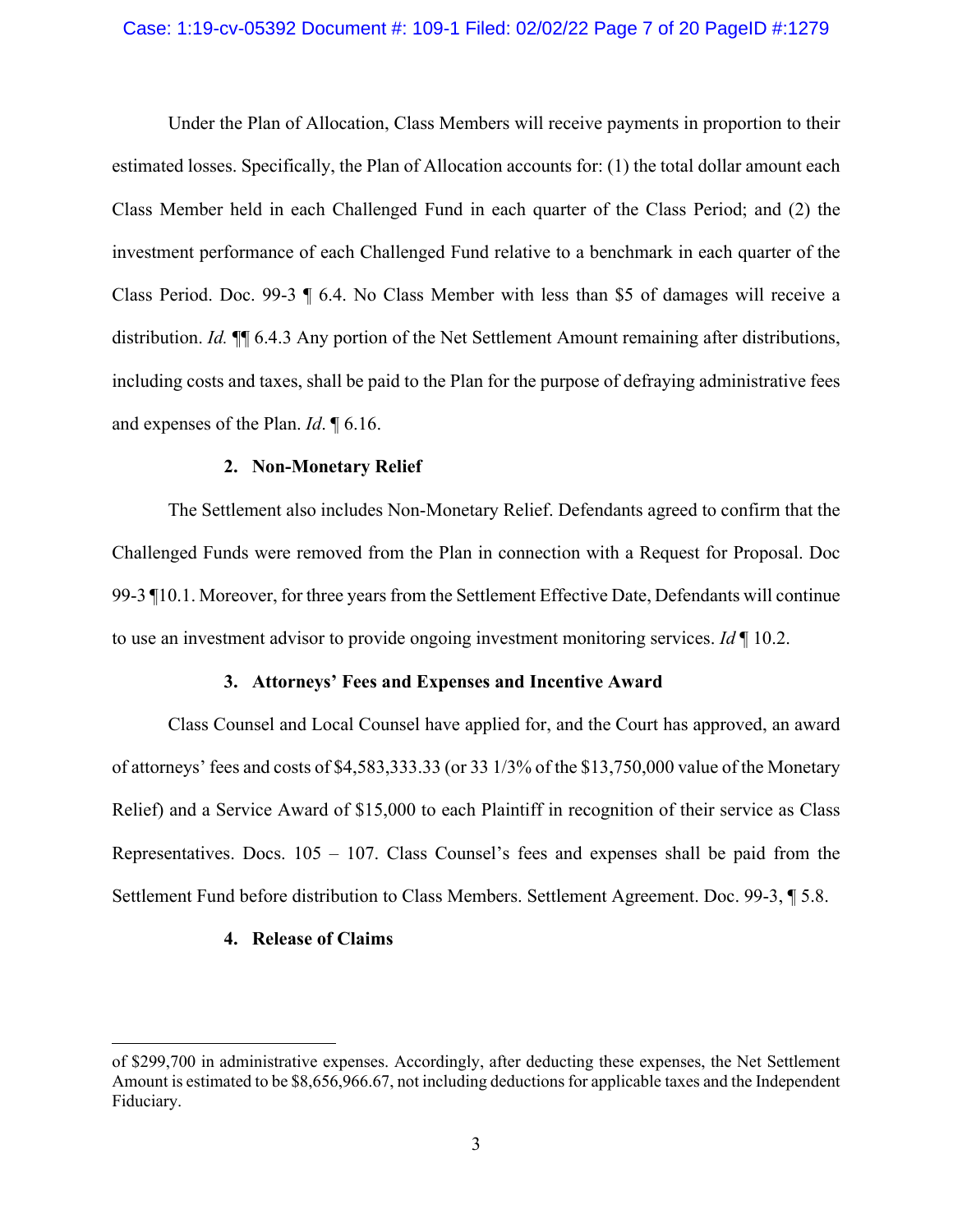#### Case: 1:19-cv-05392 Document #: 109-1 Filed: 02/02/22 Page 8 of 20 PageID #:1280

In exchange for the relief provided by the Settlement, Plaintiffs, Class Members, and the

Plan will release Defendants and affiliated persons and entities from all "Released Claims," which:

means any and all actual or potential claims that were asserted or could have been asserted in the Litigation and that arise from or relate to: (a) the conduct alleged in the complaints in this Litigation, whether or not included as counts in the complaints; (b) the selection, retention, use, or monitoring of the investment options offered in the Plan, including but not limited to the Challenged Funds; (c) the performance, fees, costs, expenses, and other characteristics of the Plan's investment options, including but not limited to the Challenged Funds; (d) the nomination, appointment, retention, monitoring, and removal of the Plan's Committee members; (e) the Plan's investment structure; (f) the compensation received by the Plan's service providers and investment advisors; and (g) alleged breach of the duty of loyalty, care, prudence, diversification, or any other fiduciary duties or prohibited transactions.

Doc. 99-3, ¶¶ 2.36; *see also id.* at ¶ 4.1.4. This definition excludes: (i) claims of individual denial

of benefits under the Plan; and (2) claims to enforce the Settlement Agreement. *Id*.

## <span id="page-7-0"></span>**B. Class Notice and Reaction To Settlement**

By December 1, 2021, the Settlement Administrator, Analytics, first mailed and/or emailed the approved Settlement Notice (and Former Participant Rollover Form, if applicable) to each Class Member identified on the class list provided by Defendants. Mitchell Decl. ¶¶ 8. In total, Analytics mailed 195,453 Settlement Notices. *Id.* When Notices were returned undeliverable, Analytics located new addresses through a third-party commercial data source and re-mailed the Notices. *Id* | 12. As a result, the Notice program was very effective. Analytics estimates that Notice was successfully delivered to 98.98% of the Class. *Id.* 

On December 1, 2021, Analytics also established a settlement website, walgreenserisa.com, to provide Class Members with more information about the case. *Id*. ¶ 13. Among other things, the Settlement Website included: (1) court filings; (2) the Notice; (3) the Former Participant Rollover Form; (4) a list of important deadlines; and (5) contact information to find out more information. *Id.*; *see also* Field Decl. ¶¶ 21-22. Analytics also created and maintained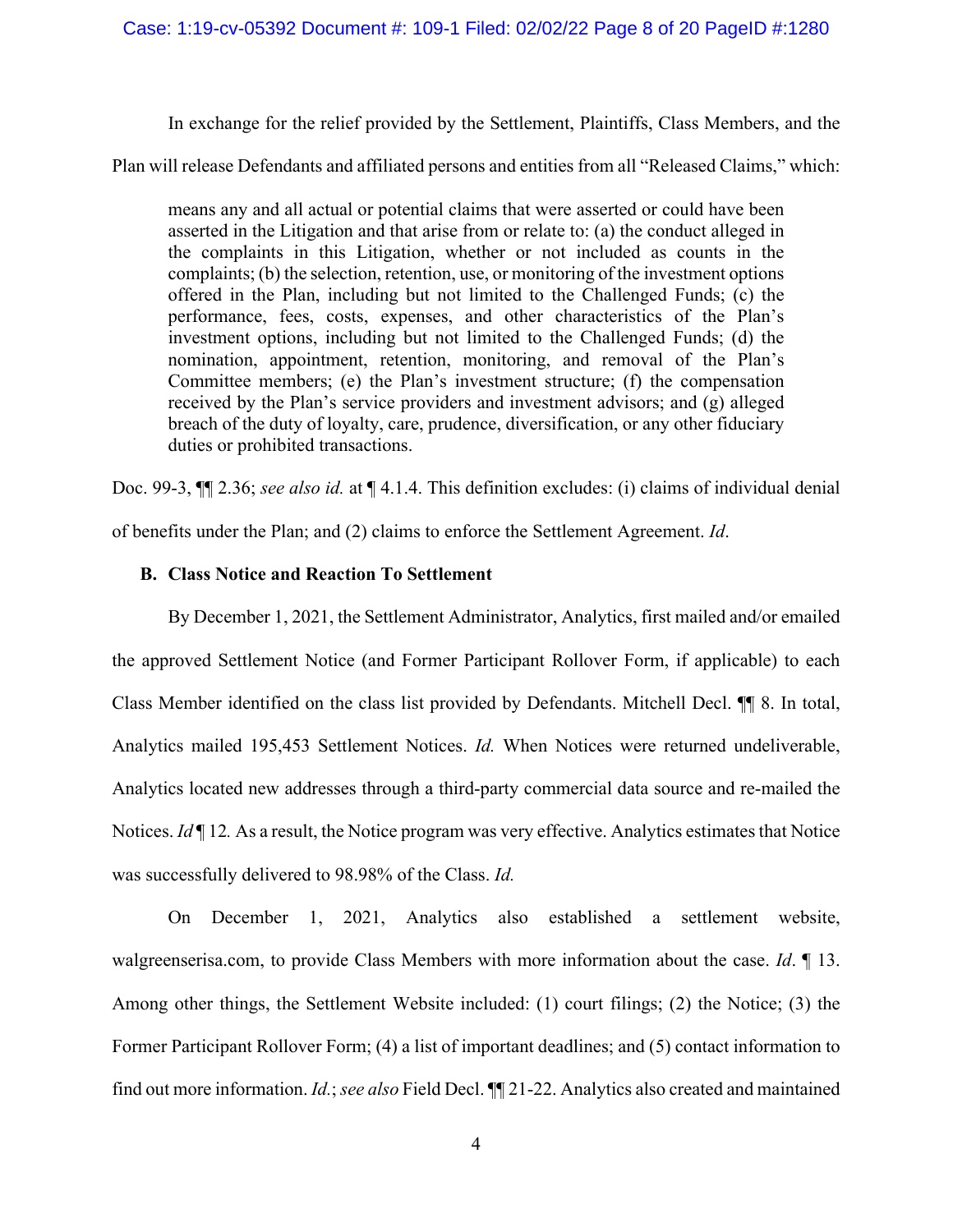a toll-free telephone support line (1-833-608-2386) as a resource for Class Members seeking information about the Settlement. Mitchell Decl. ¶ 14. The reaction of the Settlement Class to the Settlement has been favorable. There is only one objection to the Settlement out of approximately 195,000 Class Members. *Id*. ¶ 16; *see also* Field Decl. ¶ 24; Plaintiffs' Resp. to Objection of Paul Adams (filed concurrently herewith).<sup>[2](#page-8-1)</sup>

## <span id="page-8-0"></span>**C. Review and Approval by Independent Fiduciary**

Pursuant to PTE 2003-39, the Settlement was submitted to an independent fiduciary, Gallagher Fiduciary Advisors, LLC. ("Gallagher"), for review. Field Decl. Ex. 2. (Gallagher Report). In the course of its analysis, Gallagher (1) reviewed court filings; (2) interviewed counsel for the Parties; (3) interviewed mediator Robert Meyer; (4) evaluated the strengths and weaknesses of the Parties' claims and defenses; (5) reviewed and analyzed the terms of the Settlement; and (6) reviewed Class Counsel's request for attorneys' fees, costs, and Service Awards. Field Decl. Ex. 2 at ECF p. 3-7. Gallagher found, *inter alia,* that the:

Settlement was achieved at arms' length and is reasonable given the uncertainties of a larger recovery for the Class at trial and the value of claims foregone. The fee request is also reasonable in light of the effort expended by Plaintiffs' counsel in the Litigation and the fact that litigation costs are included in the requested fee.

*Id.* at ECF p. 5. Accordingly, Gallagher "approves and authorizes the settlement of Released Claims" and "has determined that the Settlement Agreement meets the requirements of ERISA Prohibited Transaction Class Exemption 2003-39." *Id.* at ECF 2.

<span id="page-8-1"></span><sup>&</sup>lt;sup>2</sup> In addition to issuing Class Notice, Analytics served notices to the State Attorneys General and Department of Insurance Commissioners identified by Defendants as proper recipients, as well as the Attorney General of the United States, pursuant to the Class Action Fairness Act of 2005 (28 U.S.C. §1715) ("CAFA"). Mitchell Decl. ¶ 5.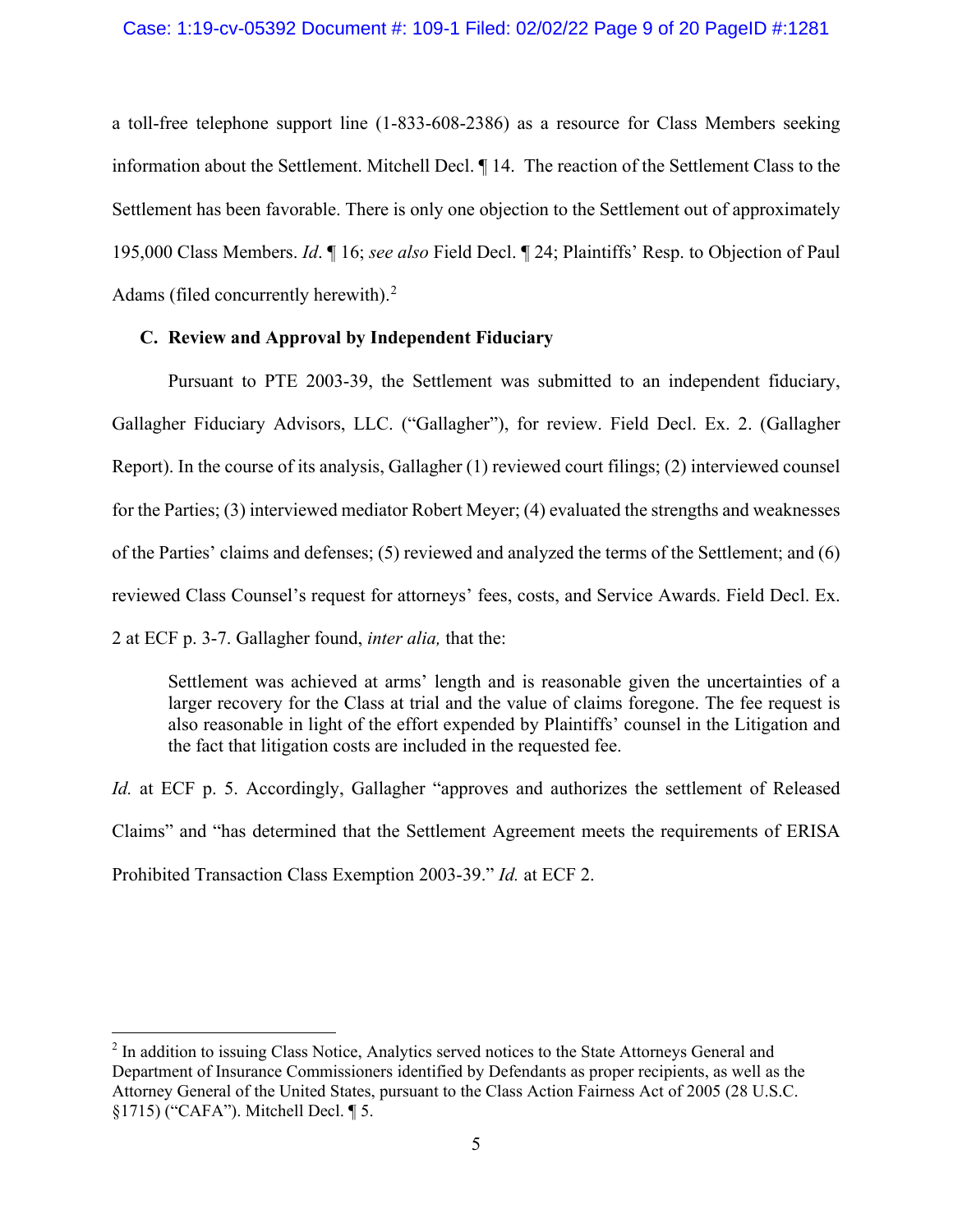#### **ARGUMENT**

<span id="page-9-0"></span>"Federal courts naturally favor the settlement of class action litigation." *Isby v. Bayh,* 75 F.3d 1191, 1196 (7th Cir. 1996). Indeed, "[i]t is axiomatic that the federal courts look with great favor upon the voluntary resolution of litigation through settlement. In the class action context in particular, there is an overriding public interest in favor of settlement." *Armstrong v. Bd. of Sch. Dirs. of City of Milwaukee*, 616 F.2d 305, 312–13 (7th Cir. 1980), overruled on other grounds by *Felzen v. Andreas*, 134 F.3d 873 (7th Cir. 1998) (internal quotations omitted).

A class action settlement may only be approved after a hearing and a finding that the settlement is fair, reasonable, and adequate. Fed. R. Civ. Proc. 23(e)(1)(C). To determine whether a settlement satisfies the requirements of Rule 23(e), courts consider the following factors:

> (A)the class representatives and Lead Class Counsel have adequately represented the class; (B) the proposal was negotiated at arm's length; (C) the relief provided for the class is adequate, taking into account: (i) the costs, risks, and delay of trial and appeal; (ii) the effectiveness of any proposed method of distributing relief to the class, including the method of processing class-member claims; (iii) the terms of any proposed award of attorney's fees, including timing of payment and (iv) any agreement required to be identified under Rule  $23(e)(3)$ ; and (D) the proposal treats class members equitably relative to each other.

Fed. R. Civ. P. 23(e)(2). Subsections  $23(e)(2)(A)-(B)$  of the Rule focus on the "procedural" fairness of the settlement, while subsections  $23(e)(2)(C)-(D)$  concern the settlement's "substantive" fairness. Advisory Comm. Notes to 2018 Amendment to Rule 23(e)(2). The record in this case makes clear that the Settlement is both procedurally and substantively fair.

## <span id="page-9-1"></span>**A. The Settlement is Procedurally Fair: Class Counsel and Representatives Adequately Represented the Class and Engaged in Arm's-Length Negotiations with Defendants**

### **1. Class Counsel Adequately Represented the Class**

<span id="page-9-2"></span>Class Counsel, Sanford Heisler Sharp, LLP, has adequately represented Class Members. The firm has "extensive experience in handling class actions, other complex litigation, and the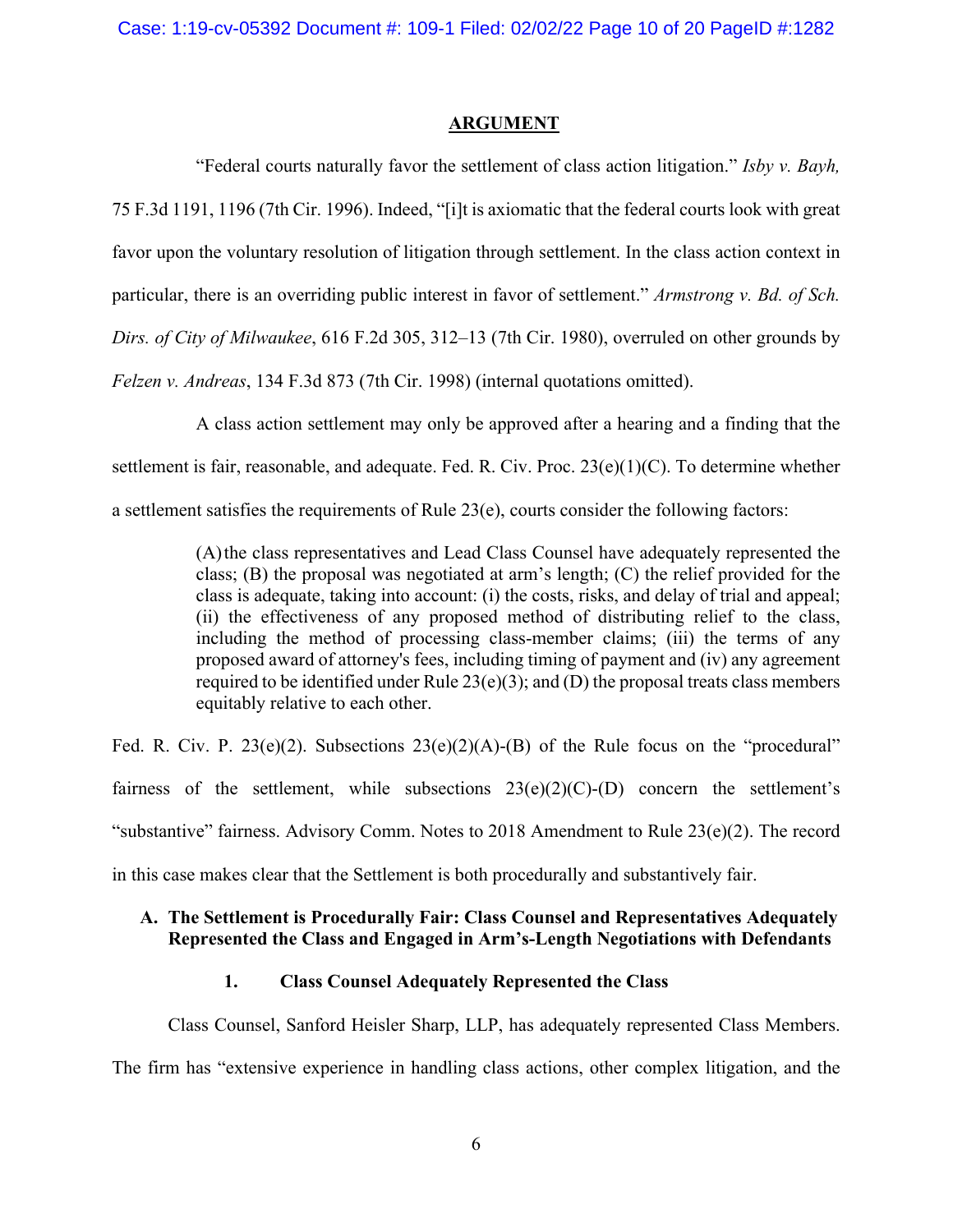types of claims asserted in this action." Dkt. No, 73 at 4; *accord* Dkt. 107 at 4; *Karg v. Transamerica Corp.*, 2020 WL 3400199, at \*4 (N.D. Iowa Mar. 25, 2020) (noting that Sanford Heisler Sharp has "a wealth of experience in navigating class actions and show knowledge of and intellectual engagement with the applicable law" in ERISA breach of fiduciary duty cases). Class Counsel has served as lead or co-lead counsel in scores of class actions, including ERISA actions, and has extensive experience advising on ERISA and fiduciary duty matters. Field Decl. ¶¶ 28-34 (describing Class Counsel's extensive experience). Counsel's "extensive experience in ERISA and class action litigation," supports final approval. *Clark v. Duke Univ.*, No. 1:16-CV-1044, 2019 WL 2588029, at \*5 (M.D.N.C. June 24, 2019).

So does Counsel's zealous investigation and advocacy. Before filing this action, Class counsel performed extensive work in identifying and investigating potential claims. Field Decl. ¶ 17; Doc. 99–2, ¶ 7; Doc. 105-2 at ¶ 5. Counsel examined documents that detailed the fees and the performance of each Plan investment; the Plan's filings with the Department of Labor; and the Plan's investment managers' filings with the Securities and Exchange Commission ("SEC"). *Id*. Based on this information, Counsel identified benchmarks and comparator funds for each Challenged Fund and calculated alleged underperformance. *Id*. Counsel also interviewed over 160 current and former Plan participants. *Id.* 

Throughout the duration of this action, Class Counsel expended resources necessary to prosecute the case. After Plaintiffs filed an Amended Complaint (Doc. 35), Defendants moved to dismiss on November 4, 2019. Doc. 37. Plaintiffs filed an opposition (Doc. 43), and the Court largely denied Defendants' motion on March 16, 2020. Doc. 46. On February 11, 2021, the Court certified a Rule 23(b)(1) class encompassing all participants who held assets in the Challenged Funds from January 1, 2014 through the date of judgment (the "Class Period"). Doc. 73.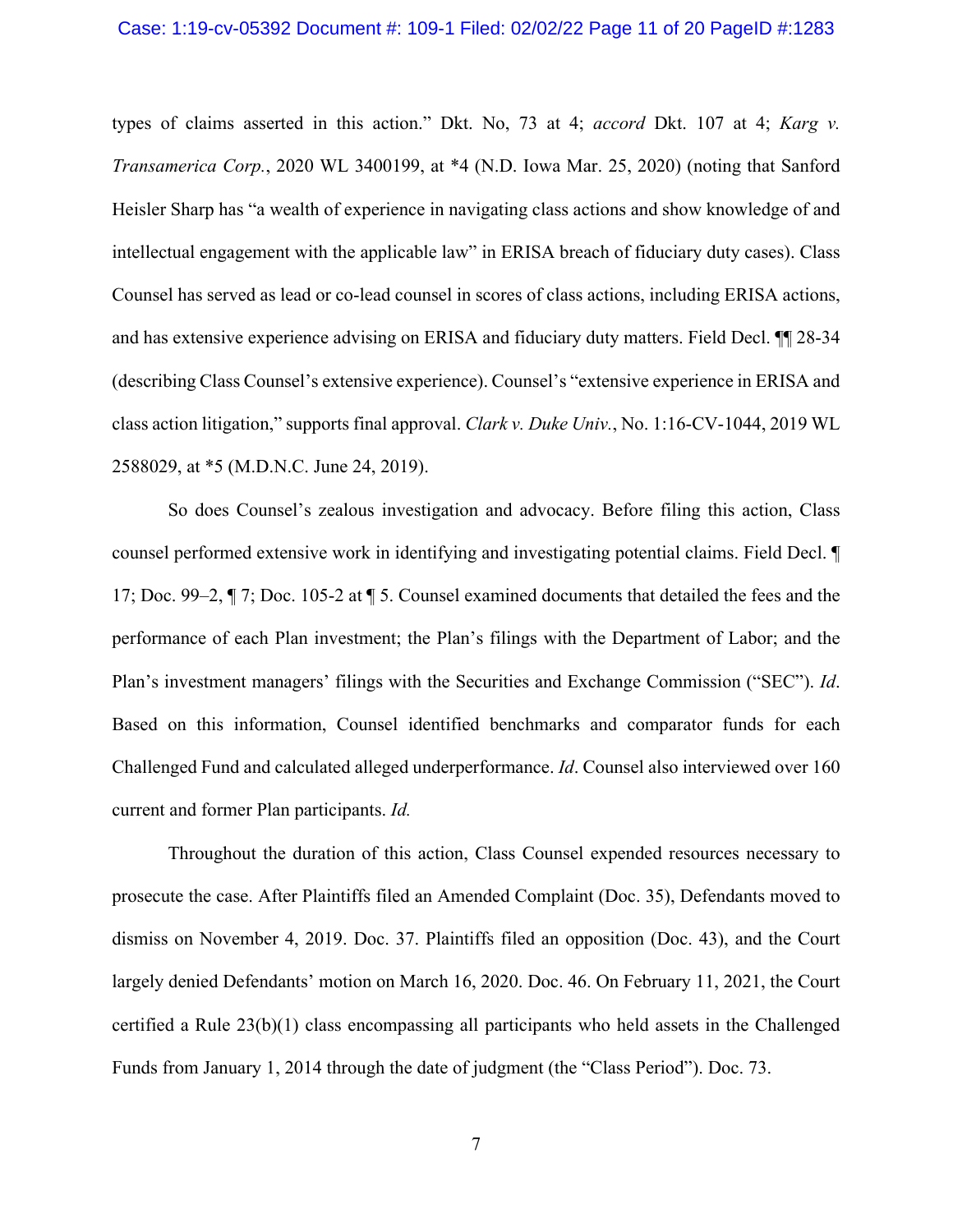#### Case: 1:19-cv-05392 Document #: 109-1 Filed: 02/02/22 Page 12 of 20 PageID #:1284

Class Counsel engaged in extensive fact discovery. In total, Plaintiffs propounded more than 70 document requests on Defendants and third parties, issued interrogatories, and pored over many thousands of pages of documents produced in response. Field Decl. ¶ 17; Doc. 99–2, ¶ 8; Doc. 105-2 ¶ 6. Class Counsel also deposed the Rule 30(b)(6) designee of Defendant Plan Committee, *Id.*, and retained an expert to provide estimates of the Class's alleged damages. Field Decl. ¶ 17; Doc. 99–2, ¶ 8; Doc. 105-2 ¶ 7.

Accordingly, Counsel has "adequately represented the Settlement Class" by "prosecuting the claims against [Defendants] and working to gather the documents and information necessary to properly evaluate the case, to prepare for trial, and then Settlement." *Fox v. Iowa Health Sys.*, No. 3:18-CV-00327-JDP, 2021 WL 826741, at \*4 (W.D. Wis. Mar. 4, 2021); *Cf. Martin v. Caterpillar, Inc.,* No. 07-CV-1009, 2010 WL 3210448, at \*3 (C.D. Ill. Aug. 12, 2010) (noting contested nature of proceedings and "debate between the parties" supported settlement).

#### **2. The Proposal Was Negotiated at Arm's Length**

<span id="page-11-0"></span>The Parties engaged in arm's-length negotiations over the terms of a potential settlement. The Parties participated in an unsuccessful mediation with Robert A. Meyer, *Esq.*, a highly respected JAMS mediator. Field Decl. ¶ 9. After mediation failed, discovery continued apace. Following the 30(b)(6) deposition of Defendants' designee, the parties resumed settlement negotiations in earnest, working for an additional six months to finalize the Settlement Agreement. *Id.* "A strong presumption of fairness attaches to a settlement agreement when it is the result of this type of [arm's length] negotiation." *Great Neck Capital Appreciation Inv. P'ship, L.P. v. PricewaterhouseCoopers, L.L.P*., 212 F.R.D. 400, 410 (E.D. Wis. 2002); *Accord Hale v. State Farm Mut. Auto. Ins. Co.*, No. 12-0660-DRH, 2018 WL 6606079, at \*3 (S.D. Ill. Dec. 16, 2018).

### <span id="page-11-1"></span>**3. The Class Representatives Adequately Represented the Class**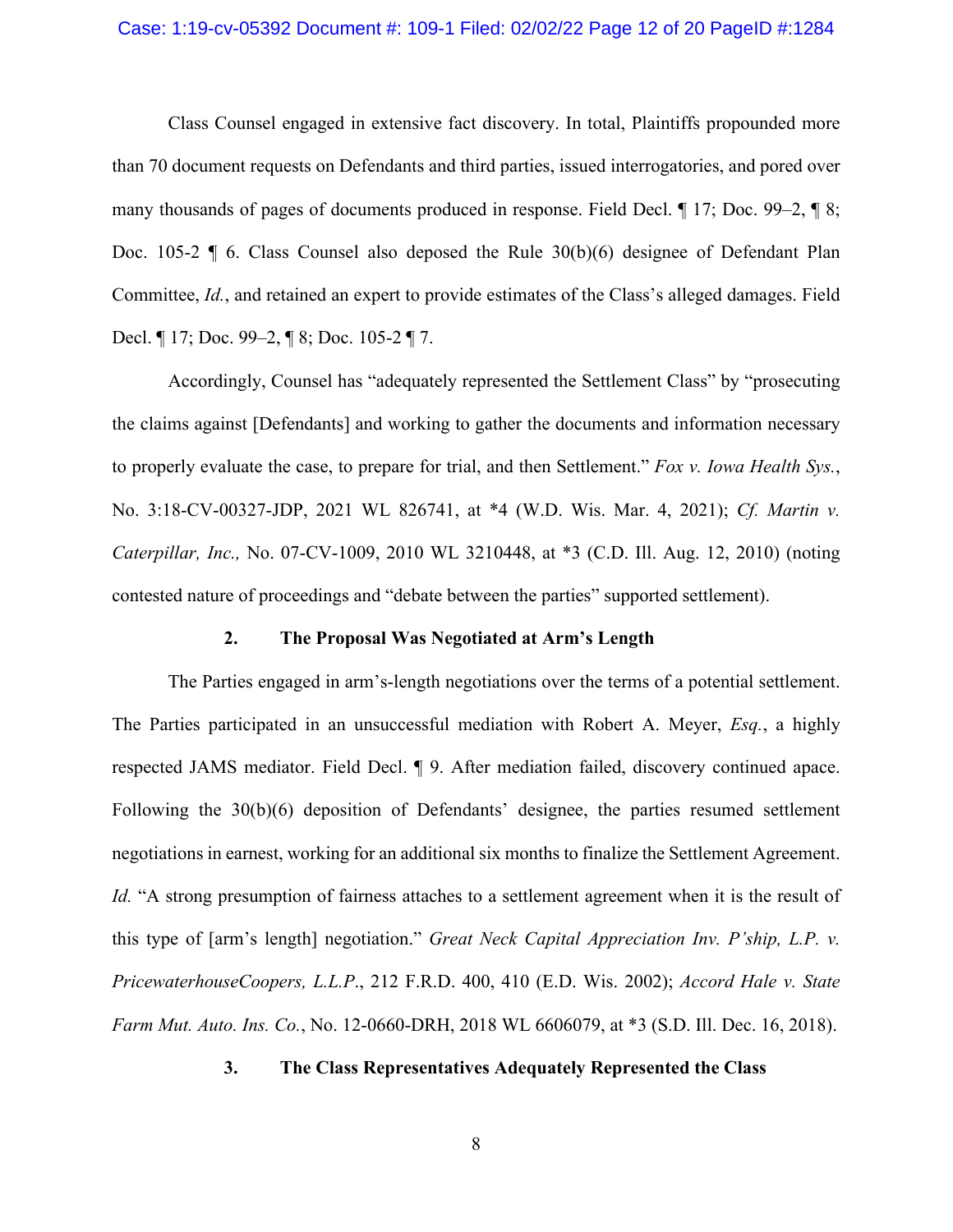#### Case: 1:19-cv-05392 Document #: 109-1 Filed: 02/02/22 Page 13 of 20 PageID #:1285

Throughout the proceedings, Plaintiffs "have confirmed that they are willing, ready, and able to serve as class representatives, and have made significant efforts on behalf of the Class." Doc. 73 at 1 (appointing class representatives). *See* Docs. 69-5 – 69-18; Docs. 99-11 – 99-24; Doc. 105-2 at ¶¶ 49-50. They expended significant time to benefit the Class: they responded to document requests and interrogatories, reviewed and approved pleadings, and participated in settlement discussions. *Id*. Through Class Counsel, Plaintiffs have proposed a settlement that awards all Class Members, including Plaintiffs, their proportionate share of the Settlement proceeds based on their investments in the Challenged Funds. *See* Section (B)(2) below. Thus, the interests of Plaintiffs and absent Class Members align because they bring the same claims for the same remedies under the same legal theories applicable to all Class Members (*see* Doc. 73 at 2), who will recover their proportionate share of the Settlement Fund under the Plan of Allocation. Plaintiffs' diligent pursuit of the Class's claims further supports approval. *Hale*, 2018 WL 6606079, at \*3; *Fox*, 2021 WL 826741, at \*4.

### <span id="page-12-0"></span>**B. The Settlement is Substantively Fair: The Relief is Adequate and Equitable**

"The relief that the settlement is expected to provide to class members is a central concern" of the analysis under Rules  $23(e)(2)(C)$ -(D). Advisory Comm. Notes to 2018 Amendment to Rule  $23(e)(2)(C)$ -(D) (2018). Here, the Settlement provides significant benefits for the Class.

The \$13.75 million settlement offers the Class a substantial monetary recovery. This sum constitutes approximately 40% of the \$34 million in damages calculated by Plaintiffs' expert by comparing the performance of Challenged Funds against the average performance of their Morningstar peer universe starting on January 1, 2018 (five years after the Funds were added to the Plan). This amount compares favorably to similar cases, even accounting for more aggressive damages models. *See*, *e.g.*, *Schulte v. Fifth Third Bank*, 805 F. Supp. 2d 560, 583 (N.D. Ill. 2011)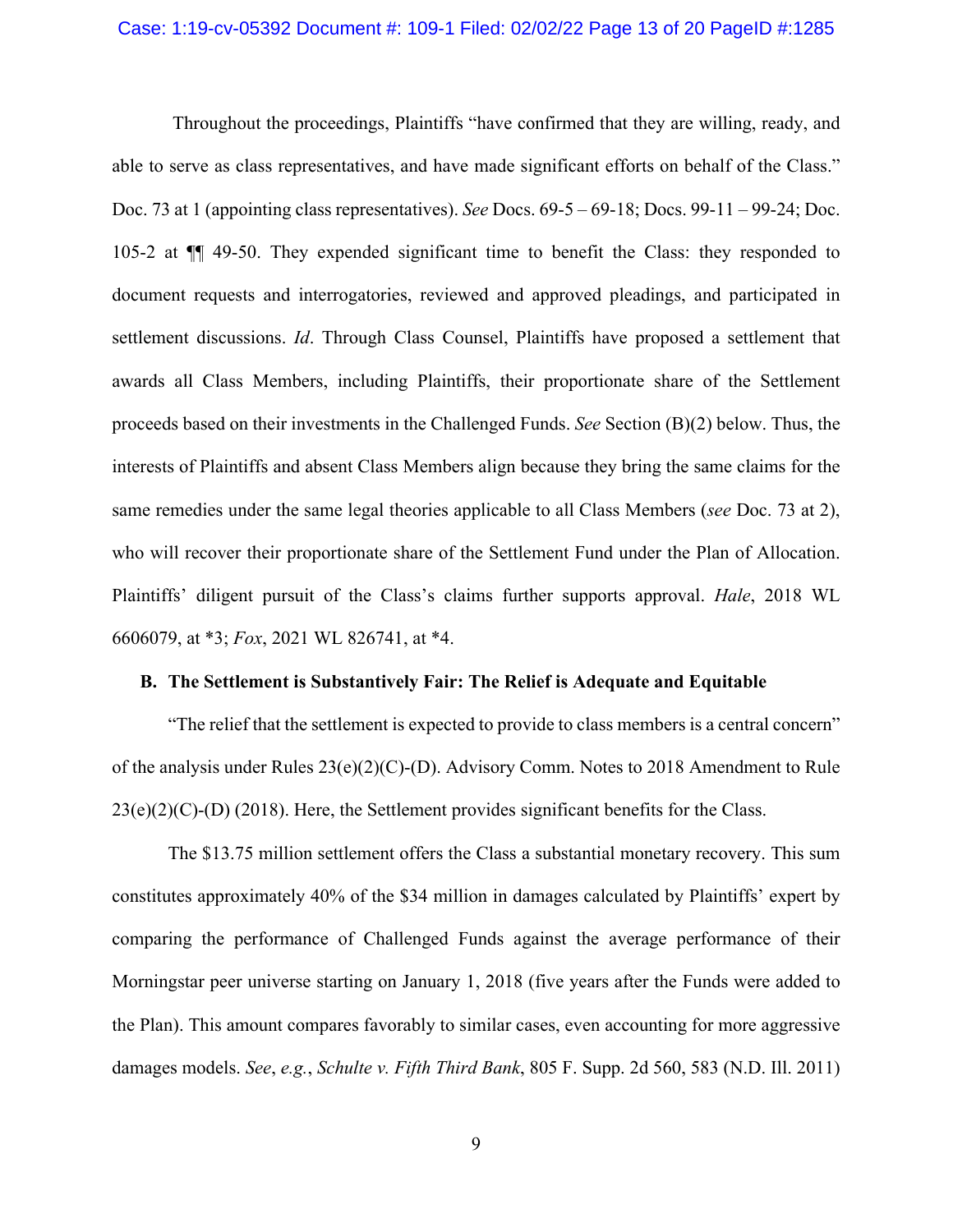#### Case: 1:19-cv-05392 Document #: 109-1 Filed: 02/02/22 Page 14 of 20 PageID #:1286

("numerous courts have approved settlements with recoveries around (or below)" 10% of estimated potential damages); *Baird v. BlackRock Institutional Tr. Co., N.A.*, No. 17-CV-01892- HSG, Doc. No. 490 at \*5 (N.D. Cal. Nov. 3, 2021) (approving \$9.65 million ERISA settlement, 28.4% of damages plaintiffs intended to prove at trial); *Clark v. Duke Univ*., 2019 WL 2588029 (M.D.N.C. 2019) (approving \$10.65 million ERISA settlement, under 4% of total estimated damages).[3](#page-13-1) Moreover, since the Agreement provides for distributions on a tax-deferred basis, *see* Doc. 99-3  $\P$  6.2, the "the actual value to the class for the monetary part of the settlement" is "more than [\$13.75] million." *Tussey v. ABB, Inc.*, No. 06-CV-04305-NKL, 2019 WL 3859763, at \*2 (W.D. Mo. August 16, 2019).

The Settlement also provides substantial *non-monetary* relief, including confirmation that the fiduciaries have removed the Challenged Funds and an agreement that the fiduciaries will "continue to use an investment advisor to provide ongoing investment monitoring services for the Plan." Dkt. No. 99-3  $\P$  10.1, 10.2. This "is an important and valuable benefit for the numerous Class Members." *Schulte*, 805 F. Supp. 2d at 583. *Cf. Krueger v. Ameriprise Fin., Inc.*, No. 11- CV-02781, 2015 WL 4246879, at \*1 (D. Minn. July 13, 2015) (recognizing importance of affirmative relief to ERISA settlement); *Beesley v. Int'l Paper Co.*, No. 3:06-CV-703-DRH-CJP, 2014 WL 375432, at \*1 (S.D. Ill. January 31, 2014) (same).

### **1. The Costs, Risks, and Delay of Trial and Appeal Support Approval**

<span id="page-13-1"></span><span id="page-13-0"></span><sup>3</sup> *See also Price v. Eaton Vance*, No. 1:18-cv-12098-WGY (D. Mass. Sep. 24, 2019) (approving ERISA class settlement that equaled approx. 23.8% of expected value); *Mehling v. New York Life Ins. Co*., 248 F.R.D. 455, 462 (E.D. Pa. 2008) (20% recovery in ERISA class action); *Sims v. BB&T Corp*., 2019 WL 1995314, at \*5 (M.D.N.C. May 6, 2019) (approving ERISA settlement that represented 19% of estimated damages); *Newbridge Networks Sec. Litig*., 1998 WL 765724, at \*2 (D.D.C. Oct. 23, 1998) ("an agreement that secures roughly six to twelve percent of a potential recovery . . . seems to be within the targeted range of reasonableness"); *In re Rite Aid Corp. Sec. Litig*., 146 F. Supp. 2d 706, 715 (E.D. Pa. 2001) (noting that since 1995, class action settlements have typically "recovered between 5.5% and 6.2% of the class members' estimated losses").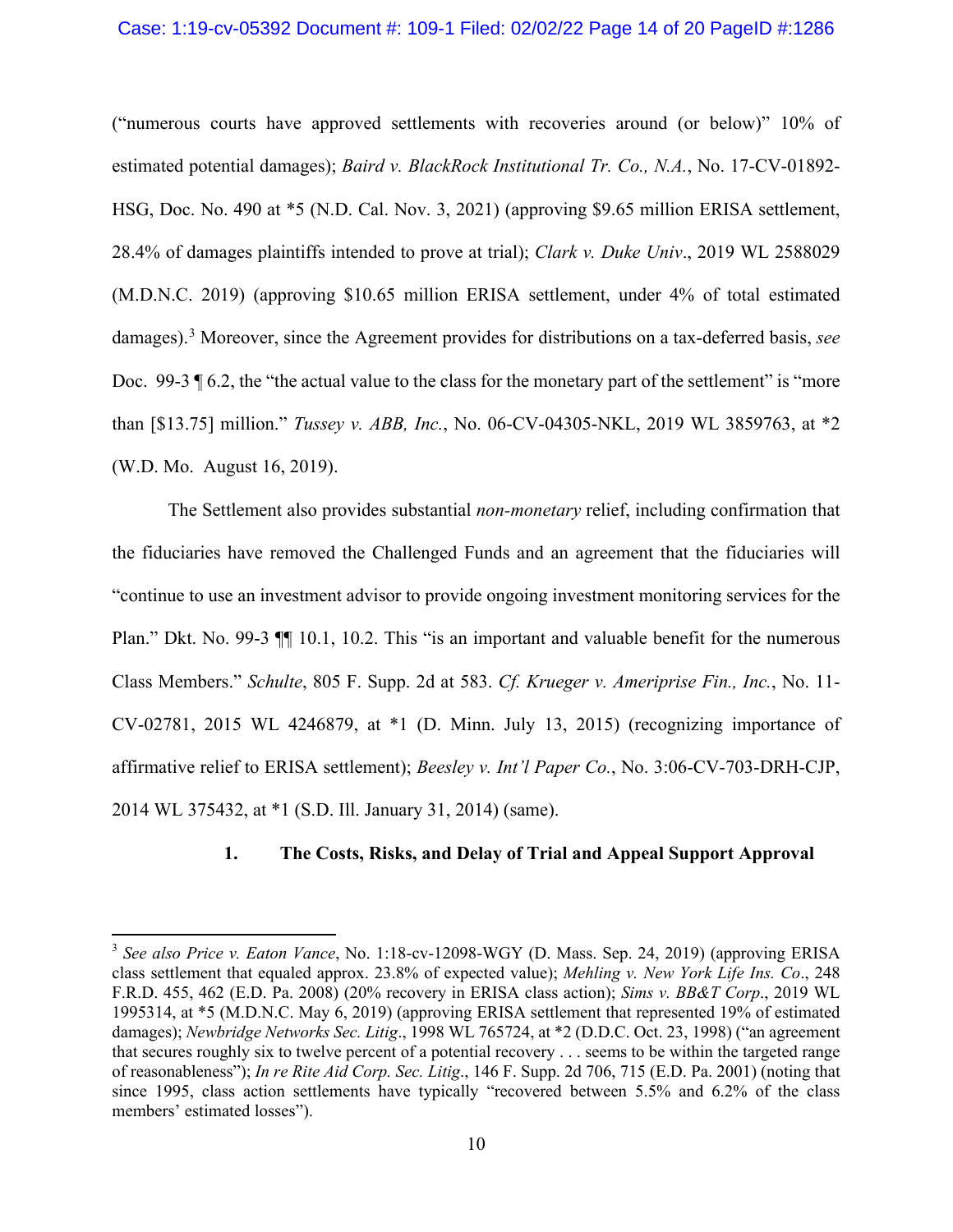#### Case: 1:19-cv-05392 Document #: 109-1 Filed: 02/02/22 Page 15 of 20 PageID #:1287

"The most important factor relevant to the fairness of a class action settlement is ... the strength of plaintiff's case on the merits balanced against the amount offered in the settlement." *Dorvit on behalf of Power Sols. Int'l, Inc. v. Winemaster*, 950 F.3d 984, 989 (7th Cir. 2020) (citation omitted). Here, the "costs, risks, and delay" associated with taking this case to trial—and, inevitably, appeal—weigh in favor of approval. Rule  $23(e)(2)(C)(i)$ .

This type of ERISA litigation involves substantial risk of loss: "Plaintiffs claiming a breach of fiduciary duty do not often succeed." *Florin v. Nationsbank of Ga., N.A*., 60 F.3d 1245, 1248 (7th Cir. 1995). "Numerous courts have emphasized the many hurdles plaintiffs must clear to succeed" on a claim for imprudence under ERISA. *Boyd v. Coventry Health Care Inc.*, 299 F.R.D. 451, 466 (D. Md. 2014). Such "class actions are extremely complex and require a willingness to risk significant resources in time and money, given the uncertainty of recovery and the protracted and sharply-contested nature of ERISA litigation." *Bekker v. Neuberger Berman Grp. 401(k) Plan Inv. Comm.*, 504 F. Supp. 3d 265, 269 (S.D.N.Y. 2020).

To prevail in such cases, Plaintiffs must first establish a breach—a tall order. *See, e.g.*, *Howell v. Motorola, Inc*., 633 F.3d 552 (7th Cir. 2011) (affirming summary judgment for plan fiduciaries); *Jenkins v. Yager,* 444 F.3d 916, 926 (7th Cir. 2006) (same); *Wildman v. American Century Services, LLC*, 362 F. Supp. 3d 685, 711 (W.D. Mo. 2019) (trial judgment that defendants did not breach the duty of prudence when it retained challenged funds); *see also Hecker v. Deere & Co.*, 556 F.3d 575 (7th Cir. 2009); *Loomis v. Exelon Corp.*, 658 F.3d 667 (7th Cir. 2011). Even if Plaintiffs show a breach, other issues remain. The elements of causation and damages often present unsettled and hotly contested issues of law. *See, e.g.*, *Tatum v. RJR Pension Inv. Comm.*, 761 F.3d 346, 364 (4th Cir. 2014) (dispute over causation standard); *Tussey v. ABB, Inc.*, 746 F.3d 327, 338 (8th Cir. 2014) (remanding with instruction to "reevaluate" the "method of calculating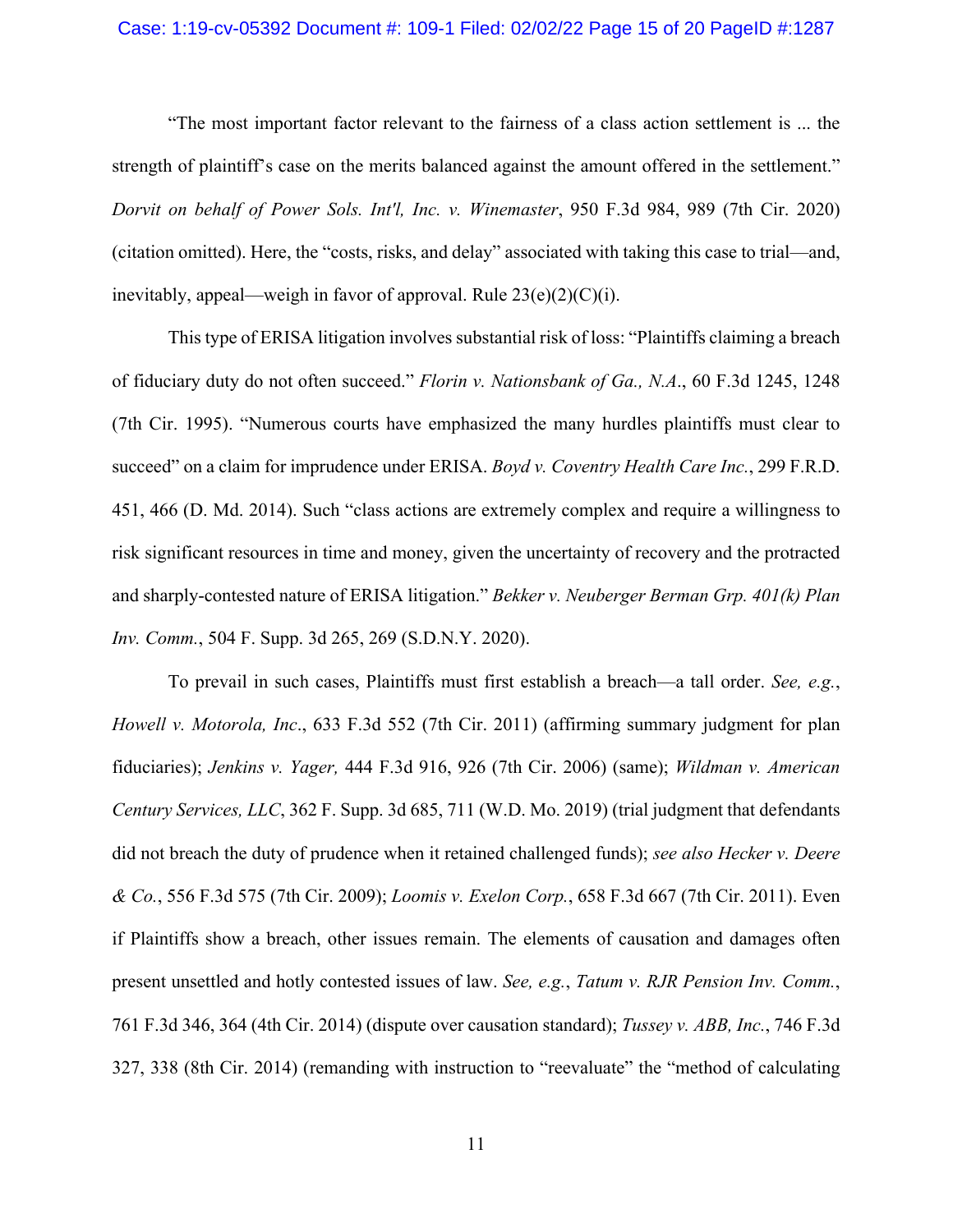the damage award"); *cf. In re Milken & Assoc. Sec. Lit.*, 150 F.R.D. 46, 54 (S.D.N.Y. 1993) (approving settlement and noting that damage calculations are often a "battle of experts at trial, with no guarantee of the outcome"). If Plaintiffs were unsuccessful on any of these points—which invariably involve contested expert testimony—Class Member "would face the real risk that they would win little or no recovery." *Schulte*, 805 F. Supp. 2d at 582.

Moreover, "a major benefit of the settlement is that Class Members may obtain these benefits much more quickly" without having "to await the outcome of a trial and inevitable appeal" that would delay their compensation "for many years, if indeed they received any at all." *Id*, at 583.

In sum, the "costs, risks, and delay of trial and appeal" strongly favor settlement. Fed. R. Civ. P.  $23(e)(2)(C)(i)$ .

## **2. The Proposed Method of Distributing Relief to the Class Will Be Highly Effective and Equitable**

<span id="page-15-0"></span>The Parties have developed neutral methods to promptly deliver the settlement proceeds to Class Members. All Class Members will receive a *pro rata* share of the Settlement Fund adjusted for each Class Member's quarterly balance in each Challenged Fund and the quarterly performance of each Fund. Doc 99-3 ¶ 6.4. No Class Member with less than \$5 of damages will receive a distribution. *Id.* ¶ 6.4.3. *See In re Glob. Crossing Sec. & ERISA Litig.*, 225 F.R.D. 436, 462-63 (S.D.N.Y. 2004) (approving plans that "allocate the settlement amount among plan participants based on their losses" and exclude claims under \$10). Any portion of the Net Settlement Amount remaining after distributions, including costs and taxes, shall be paid to the Plan for the purpose of defraying administrative fees and expenses of the Plan. Doc. 99-3 ¶ 6.16. *See Clark*, 2019 WL 2588029 at \*3 (approving plan with similar provision). Notably, after being informed of the Settlement's terms through the Court-approved Notice, only one Class Member out of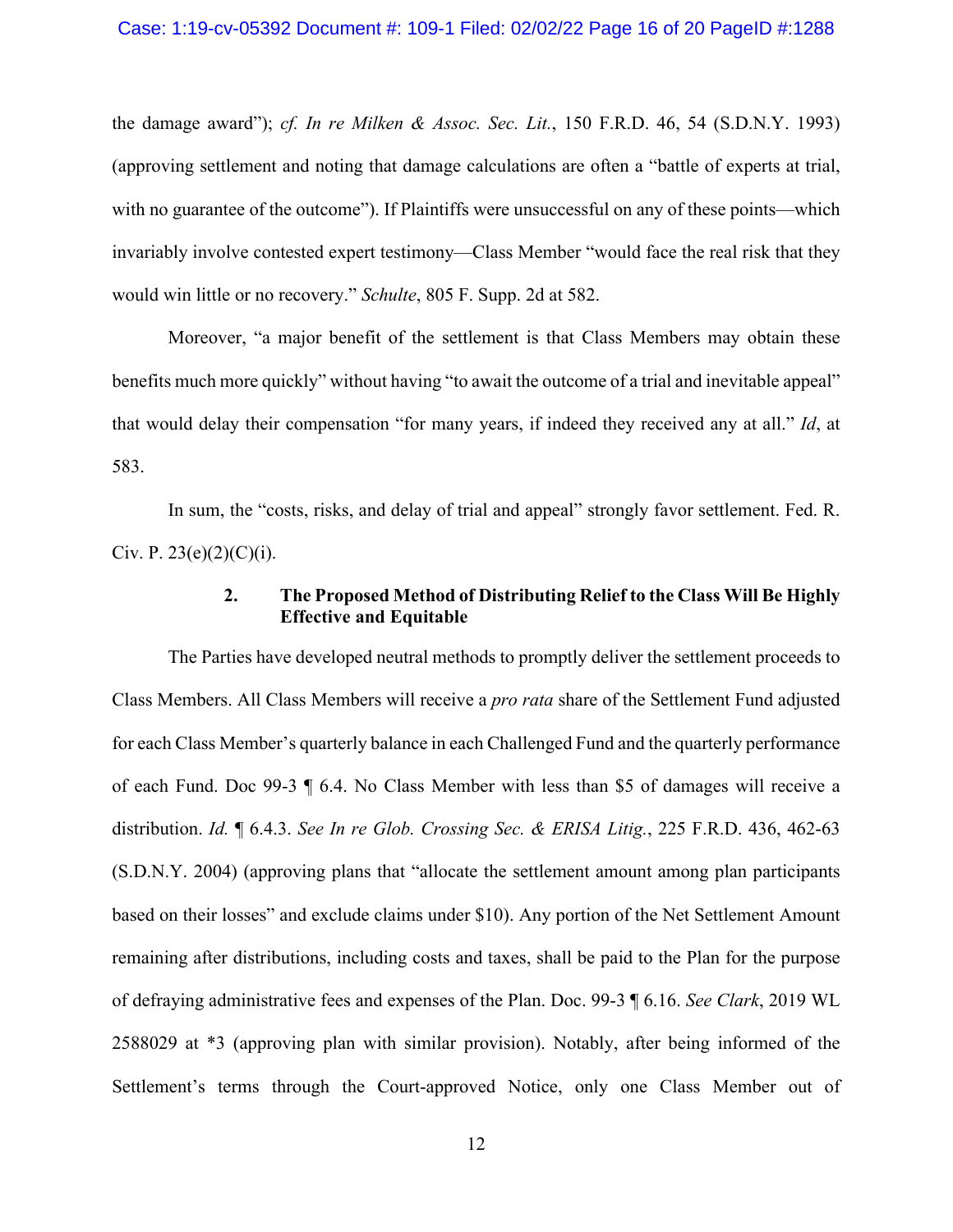approximately 195,000 has filed an objection. This further supports approval. *Schulte*, 805 F. Supp. 2d at 586 (approval supported where only "a very small percentage" of class objects; collecting cases); *Martin*, 2010 WL 3210448, at \*3 (two objections out of "thousands of participants" supports approval); *see also* Plaintiffs' Resp. to Objection of Paul Adams (filed concurrently herewith).

## **3. The Attorneys' Fees and Expenses and Service Awards Are Fair, Reasonable, and In Line with Other Cases**

<span id="page-16-0"></span>Plaintiffs' award of \$4,583,333.33 for attorneys' fees costs and represents 33 1/3% of the value of the monetary relief of the settlement. *See* Doc. 106-107. This award aligns with the market rate in the Seventh Circuit, derived from both fee awards in other ERISA class actions and with "privately-negotiated" contracts. *Taubenfeld v. AON Corp.*, 415 F.3d 597, 599 (7th Cir. 2005) (noting that these data bear directly on the court's determination of the "market" fee rate). Courts have roundly held that a "one-third fee [percentage] is consistent with the market rate" in ERISA class action litigation, which is a "particularly complex area of law." *George v. Kraft Foods Glob., Inc.*, 2012 WL 13089487, at \*2 (N.D. Ill. June 26, 2012). [4](#page-16-1) One-third is also "the standard contingent percentage that employment lawyers in the Northern District of Illinois charge individual clients." *Brewer v. Molina Healthcare, Inc.*, 2018 WL 2966956, at \*4 (N.D. Ill. June 12, 2018); Theodore Eisenberg & Geoffrey P. Miller, *Attorney Fees in Class Action Settlements: An Empirical Study*, 1 J. OF EMPIRICAL LEGAL STUD. 27, 35 (2004) ("Taken as a whole, the evidence suggests that one-third is the benchmark for privately negotiated contingent fees."). Moreover, Counsel's request for an award of 33 1/3% *includes* reimbursement for their costs. *See*,

<span id="page-16-1"></span><sup>4</sup> *See also Bell v. Pension Comm. of ATH Holding Co., LLC*, 2019 WL 4193376, at \*3 (S.D. Ind. Sept. 4, 2019) (collecting 13 ERISA cases in the Seventh Circuit in which the court awarded one-third of the settlement); *see also* Doc. 105-1 at 1-2, 5 (Plaintiffs' Mot. for Attorneys' Fees) (collecting cases).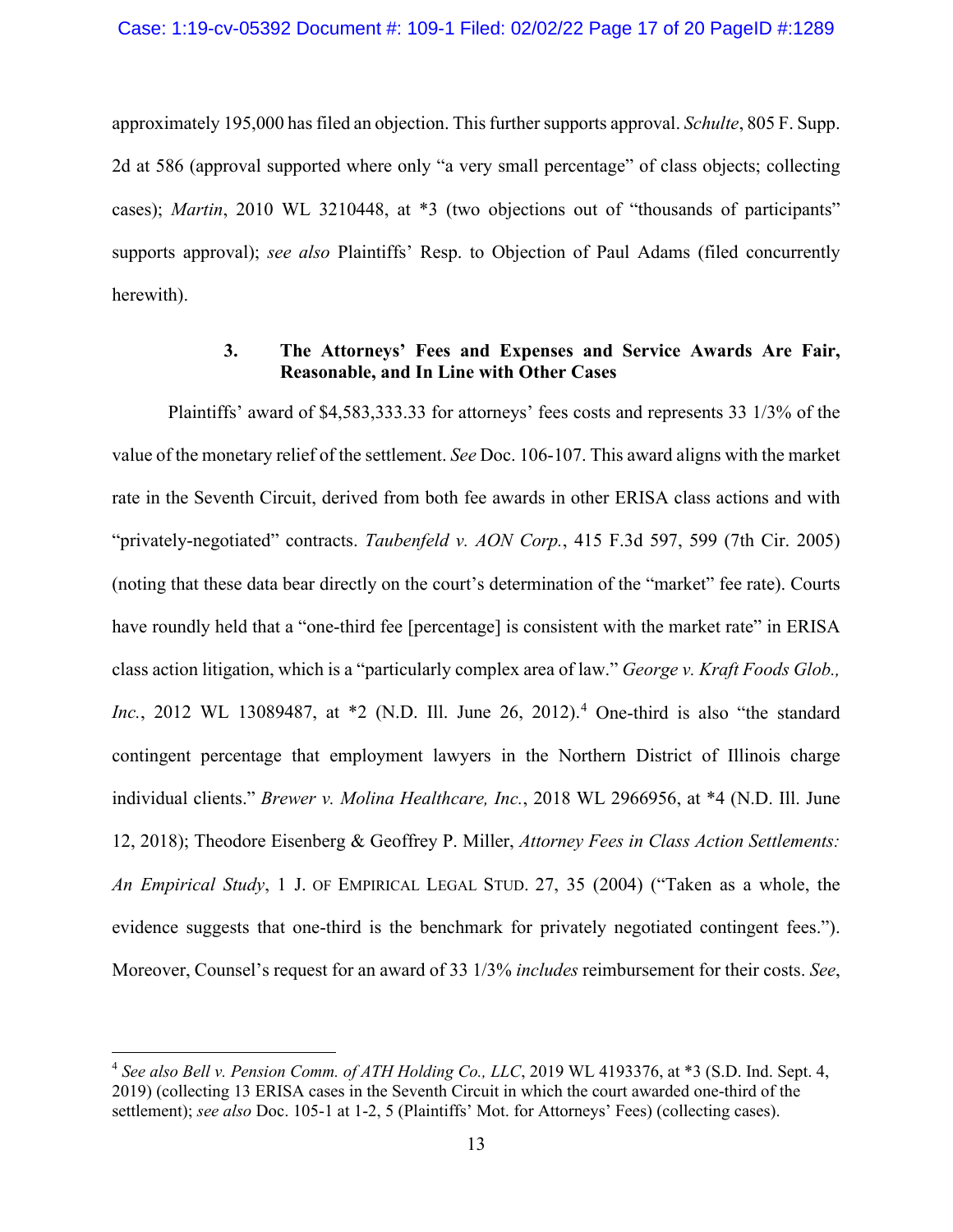*e.g.*, *Bell v. Pension Comm. of ATH Holding Co., LLC*, 2019 WL 4193376, at \*6 (S.D. Ind. Sept. 4, 2019) (noting it is "well established" that such expenses are reimbursable in addition to fees).

Particularly in light of the "uncertainty of recovery" in ERISA actions, *Bekker v. Neuberger Berman Grp. 401(k) Plan Inv. Comm.*, 504 F. Supp. 3d 265, 269 (S.D.N.Y. 2020), and the "quality of [Class Counsel's] performance" *Sutton v. Bernard*, 504 F.3d 688, 693 (7th Cir. 2007), the award of 33 1/3% for counsel's fees and costs is fair and reasonable. *See* Doc 105-1 at 2-3, 6-11 (describing counsel efforts and risks assumed) (collecting cases).

Similarly, the award of \$15,000 for each class representative is fair and reasonable. As detailed in Section (A)(3) above an in Plaintiffs' Motion for Attorneys' Fees (Doc. 105-1 at 13- 15), from the inception of the Class Action, Plaintiffs have faithfully attended to their duties to act on behalf of other current and former Plan participants, including by (1) responding to document requests and interrogatories; (2) reviewing and approved pleadings; and (3) being involved in the settlement. Doc. 105-2, ¶¶ 49-50. Accordingly, the request for \$15,000 for a service award for each Class Representative is also reasonable.

Finally, the Settlement Notice advised Class Members of the requested amount of attorneys' fees and service awards. To date, only one Class Member out of approximately 195,000 has voiced any objection to the proposed awards. Field Decl. ¶ 24. Accordingly, the attorneys' fees, expenses, and Service Awards are well within acceptable ranges approved by courts in the Seventh Circuit and weigh in favor of approval of the Settlement. *See* Fed. R. Civ. P.  $23(e)(2)(C)(iii)$ . Indeed, this Court has reviewed and approved as fair and reasonable the awards of attorneys' fees, expenses, and Service Awards. *See generally* Doc. 107; *see also* Plaintiffs' Resp. to Objection of Paul Adams (filed concurrently herewith).

#### <span id="page-17-0"></span>**4. All Agreements Have Been Identified**

14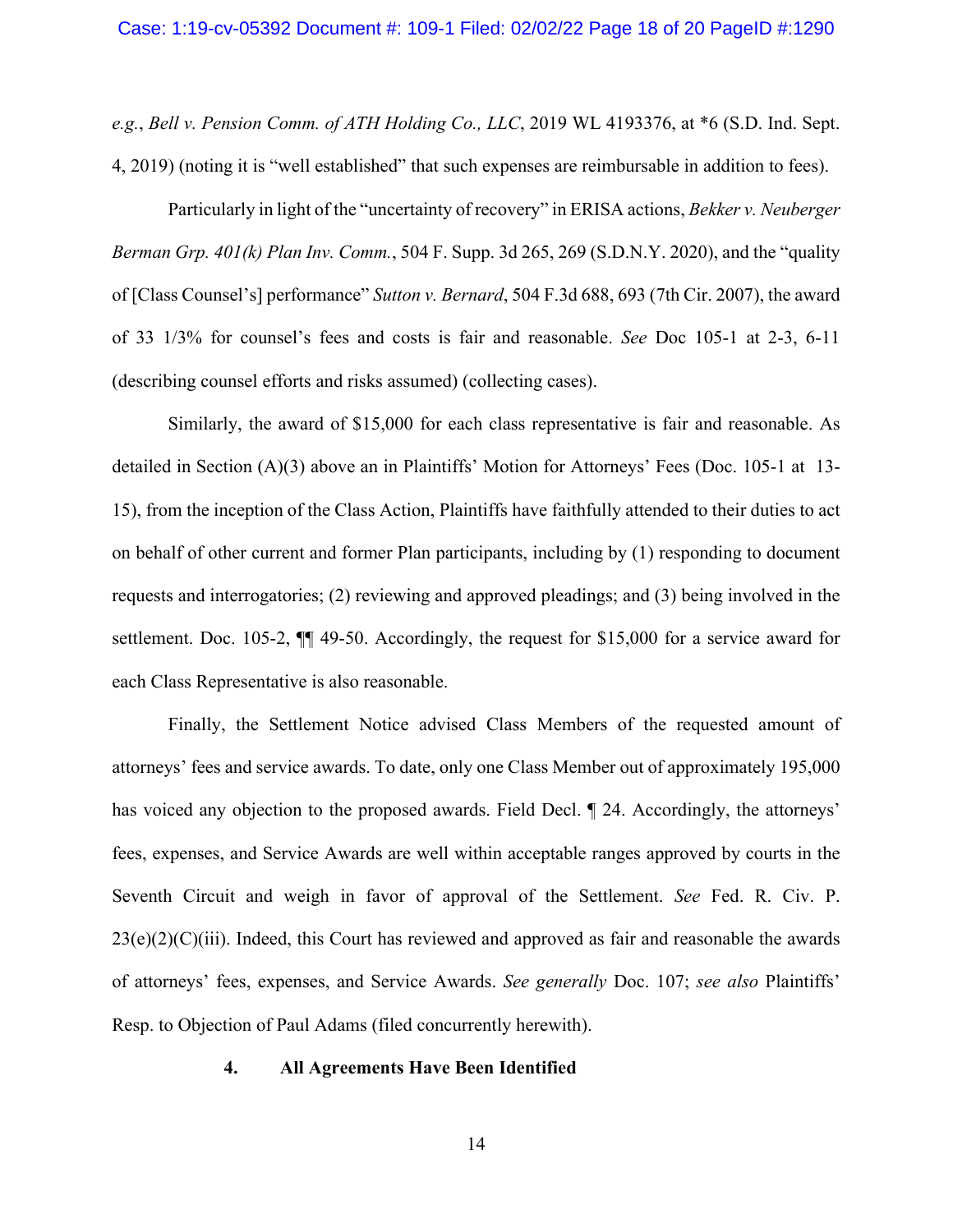Case: 1:19-cv-05392 Document #: 109-1 Filed: 02/02/22 Page 19 of 20 PageID #:1291

The Parties have identified "any agreement required to be identified under Rule  $23(e)(3)$ ," as there are no agreements other than the Settlement Agreement and Plan of Allocation described

<span id="page-18-0"></span>herein. Fed. R. Civ. P.  $23(e)(2)(C)(iv)$ .

## **CONCLUSION**

Plaintiffs respectfully request that the Court enter an order granting final approval of the

Settlement in the accompanying proposed order. *See* Field Decl. Ex. 1.

Dated: February 2, 2022

Respectfully submitted,

/s/Charles Field \*Charles Field **SANFORD HEISLER SHARP, LLP** 2550 Fifth Avenue,  $11<sup>th</sup>$  Floor San Diego, CA 92103 Telephone: (619) 577-4242 Facsimile: (619) 577-4250 cfield@sanfordheisler.com

\*David Tracey **SANFORD HEISLER SHARP, LLP** 1350 Avenue of the Americas,  $31<sup>st</sup>$  Floor New York, NY 10019 Phone: (646) 402-5650 Facsimile: (646) 402-5651 dtracey@sanfordheisler.com

\*Kevin Sharp **SANFORD HEISLER SHARP, LLP** 611 Commerce Street, Suite 3100

Nashville, TN 37203 Ksharp@sanfordheisler.com

\*Danielle Fuschetti **SANFORD HEISLER SHARP, LLP** 111 Sutter Street, Suite 975 San Francisco, CA 94104